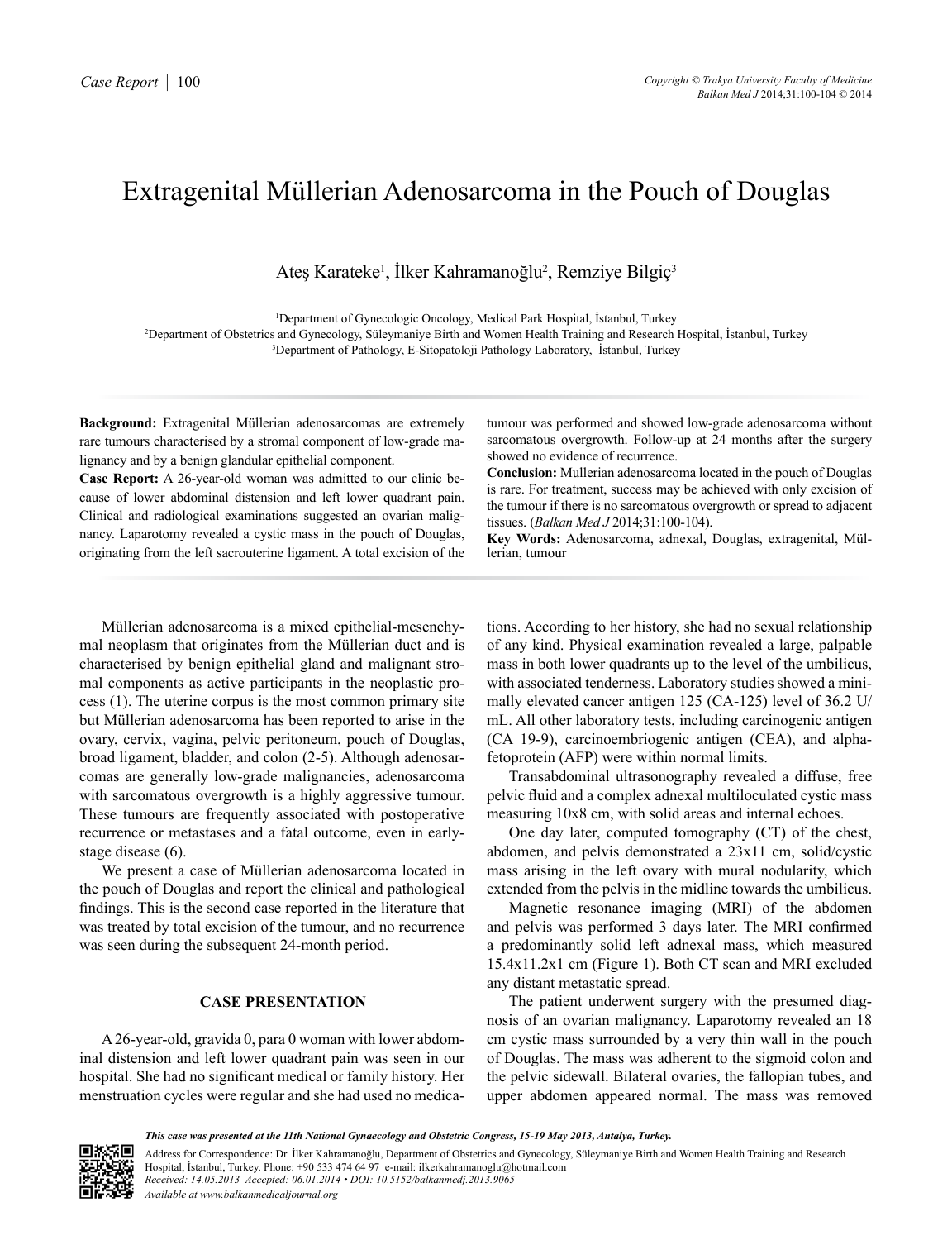completely from the left sacrouterine ligament, the left ureter was identified, intraoperative frozen section was performed, and a low-grade mesenchymal tumour was diagnosed. The surgery included omentectomy and peritoneal washing.

The gross pathological specimen of the mass was described as a multinodular predominantly solid mass with almost ping-pong ball-sized peripheral cystic areas (Figure 2). The solid component broke into the capsule as solid polypoid and papillary excrescences. Microscopically, the diagnosis of low-grade adenosarcoma without sarcomatous overgrowth was made (Figure 3), suggested that the mass arose from surface peritoneal endometriosis. Mitotic activity averaged 4-6



**FIG. 1.** Sagittal T2-weighted magnetic resonance image demonstrated a large heterogeneous predominantly solid mass, containing multiple papillary excrescences

per 10 high-power fields (HPFs; x 400). No heterologous elements were seen. A baseline positron emission tomography (PET)/CT scan showed no FDG-avid intra-abdominal or retroperitoneal nodes or foci. No abnormal FDG-avid foci were noted in the liver, spleen, pancreas, or adrenal glands. Postoperatively, the patient did not receive chemotherapy. Follow-up at 24 months after surgery showed no evidence of recurrence.



**FIG. 2.** Laparotomy revealed the mass in the lower abdomen, which originated from the left sacrouterine ligament and measured 18 cm. The solid mass is covered by a cystic wall, which is seen as a pink tissue



FIG. 3. a, b. Coexistence of the epithelial and stromal components. Benign appearing glandular structures form a 'leaf-like' pattern. Note the stromal hypercellularity. Haematoxylin and eosin, 100 x magnification (a). The sarcomatous component showed scattered mitotic figures. Periglandular stromal cuffing is seen. Haematoxylin and eosin, 400 x magnification (b)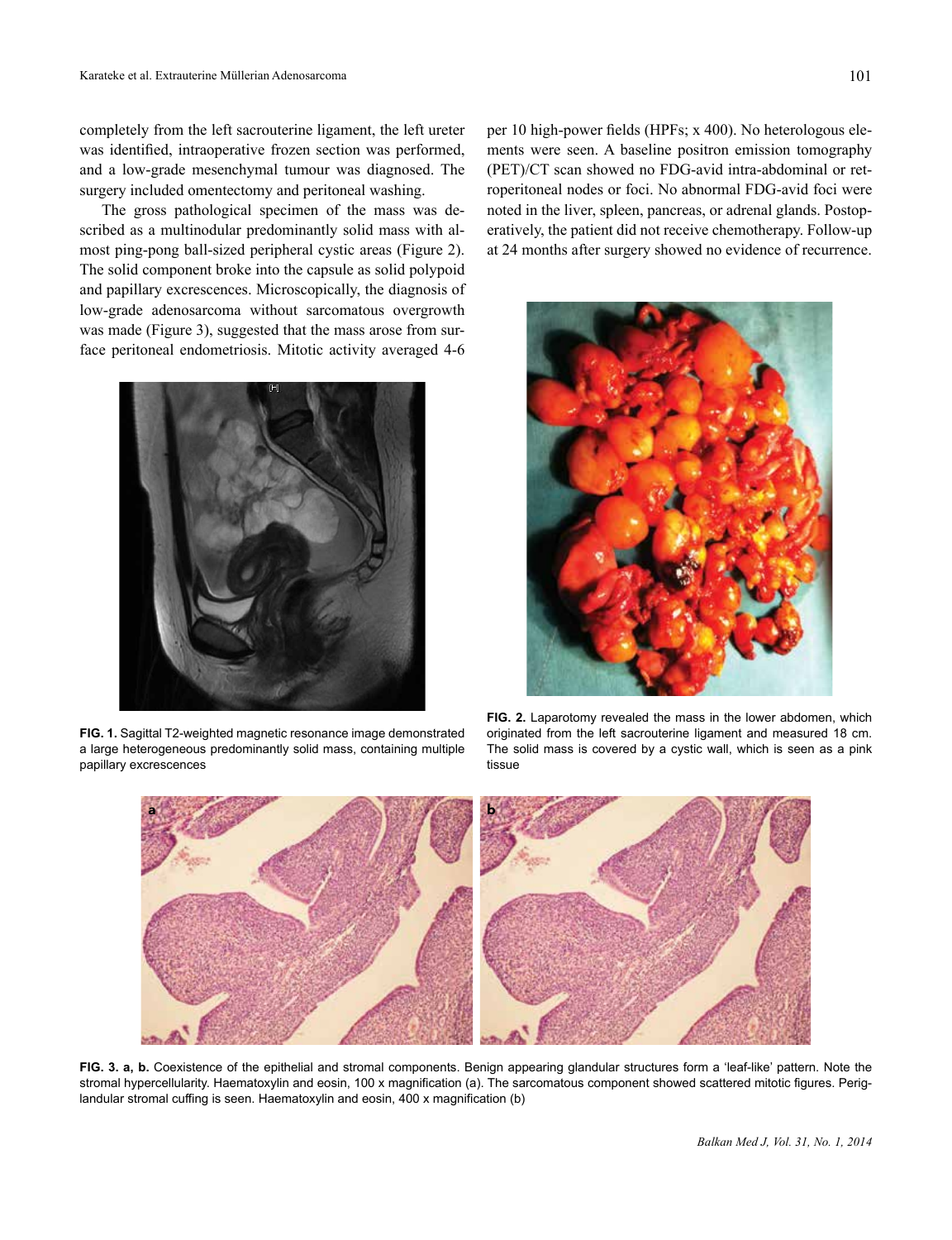| Authors                | Age | Location                                                                               | Clinical presentation                      | Treatment                                                                                                               | Follow-up                                                                              |
|------------------------|-----|----------------------------------------------------------------------------------------|--------------------------------------------|-------------------------------------------------------------------------------------------------------------------------|----------------------------------------------------------------------------------------|
| Douglas et al. (11)    | 18  | Retroperitoneum                                                                        |                                            | Chemo                                                                                                                   | Died after 10 wks with distant<br>metastases                                           |
| Bard et al. (12)       | 46  | Pelvic peritoneum                                                                      | Pelvic pain                                | Sx, Chemo                                                                                                               | Died after 11 wks with distant<br>metastases                                           |
| Clement et al. (7)     | 45  | Pelvic peritoneum                                                                      |                                            | Sx, Rx                                                                                                                  | Pelvic recurrences; died after 9 months                                                |
| Clement et al. (7)     | 73  | Pelvic peritoneum                                                                      |                                            | $\mathbf{S}\mathbf{x}$                                                                                                  | Died after 2 months                                                                    |
| Clement et al. (7)     | 58  | Pelvic peritoneum                                                                      | ÷.                                         | $S_{X}$                                                                                                                 | Local recurrence at 15 months; lung<br>metastases at 45 months                         |
| Kao & Norris (13)      | 42  | Round ligament                                                                         | $\overline{\phantom{a}}$                   | Partial Sx.<br>Chemo, Rx                                                                                                | Died of disease after 10 months                                                        |
| Russell et al. (14)    | 29  | Broad ligament                                                                         |                                            | Sx, Rx                                                                                                                  | Local recurrence at 5 months;<br>symptom-free; died of melanoma after<br>9 years       |
| Vara et al. (15)       | 62  | Bladder                                                                                | $\overline{a}$                             | <b>Sx</b>                                                                                                               | Disease-free at 1 year                                                                 |
| Roman et al. (16)      | 63  | Retroperitoneum                                                                        |                                            | Sx, Chemo, Rx                                                                                                           | Multiple recurrences; heart and liver<br>metastases; died of disease after<br>10 years |
| Kerner et al. (17)     | 32  | Broad ligament                                                                         |                                            | <b>Sx</b>                                                                                                               | Pelvic recurrences at 22 months                                                        |
| De Jonge et al. (18)   | 16  | Pelvic peritoneum                                                                      | Severe abdominal<br>distension and pain    | Sx, Chemo                                                                                                               | Disease-free at 57 months                                                              |
| Kato et al. (19)       | 20  | Peritoneum                                                                             | Pelvic pain                                | <b>Sx</b>                                                                                                               | Disease-free at 1 year                                                                 |
| Visvalingam et al. (3) | 50  | Pelvic peritoneum                                                                      | Painless abdominal<br>swelling of 2 months | Sx, Chemo                                                                                                               | Died of disease after 1 year                                                           |
| Ostor et al. $(5)$     | 49  | Pouch of Douglas                                                                       | Pelvic pain                                | Sx, Chemo, Rx                                                                                                           | Alive with disease at 18 months                                                        |
| Murugasu et al. (8)    | 23  | Pouch of Douglas                                                                       | Pelvic pain                                | Sx, Chemo, Rx                                                                                                           | Disease-free at 1 year                                                                 |
| Huang et al. (10)      | 41  | The mesentery of<br>the terminal ileum.<br>the right colon, and<br>the pelvic sidewall | Abdominal pain and<br>nausea               | Sx, Chemo                                                                                                               | Ileal recurrence at 1 month; Chemo;<br>disease-free at 18 months                       |
| Patrelli et al. (6)    | 49  | Pouch of Douglas                                                                       | Pelvic pain                                | - First step:<br>partial surgery;<br>- Second step<br>(after 24 months):<br>radical surgery<br>and radiation<br>therapy | Local multiple recurrences<br>(after 18 and 24)<br>months), today disease-free         |
| Present case           | 26  | Pouch of Douglas                                                                       | Abdominal<br>distension and pain           | Total excision of<br>the tumour                                                                                         | Today disease-free                                                                     |

**TABLE 1.** Summary of cases of extragenital adenosarcoma until 2013, modified from Murugasu et al. (8)

Wks: weeks; Chemo: chemotherapy; Sx: surgery; Rx: radiation therapy

## **DISCUSSION**

Adenosarcoma was first described in 1974 as a mixed epithelial-mesenchymal tumour of a usually low-grade malignancy (1). Adenosarcoma is a rare tumour that accounts for 8% of malignant stromal tumours. Extrauterine adenosarcomas occur at a younger age (median age of 49 years) compared with uterine adenosarcomas (7).

Adenosarcoma should be histologically differentiated from its uterine counterpart, adenofibroma. Such histologies are similar to the presence of large areas of low cellularity and infrequent mitoses. Increased nuclear pleomorphism with a mitotic rate of two per HPF, distinctive periglandular cuffs of cellular stroma with or without intraglandular protrusions of stromal element, and invasion have been suggested as criteria for differentiating between these tumours (7). Both extrauterine and uterine adenosarcomas may have heterologous elements.

The major factor affecting the outcome is tumour location. The clinical behaviour of adenosarcoma differs based on the site of origin of the tumour. Extragenital tumours behave more aggressively, with recurrence in 50% compared with 25% in uterine primaries. Haematogenous metastases occur in 33% of extragenital cases compared with 2% of uterine primaries. Mortality rates are 40% and 10% in extrauterine and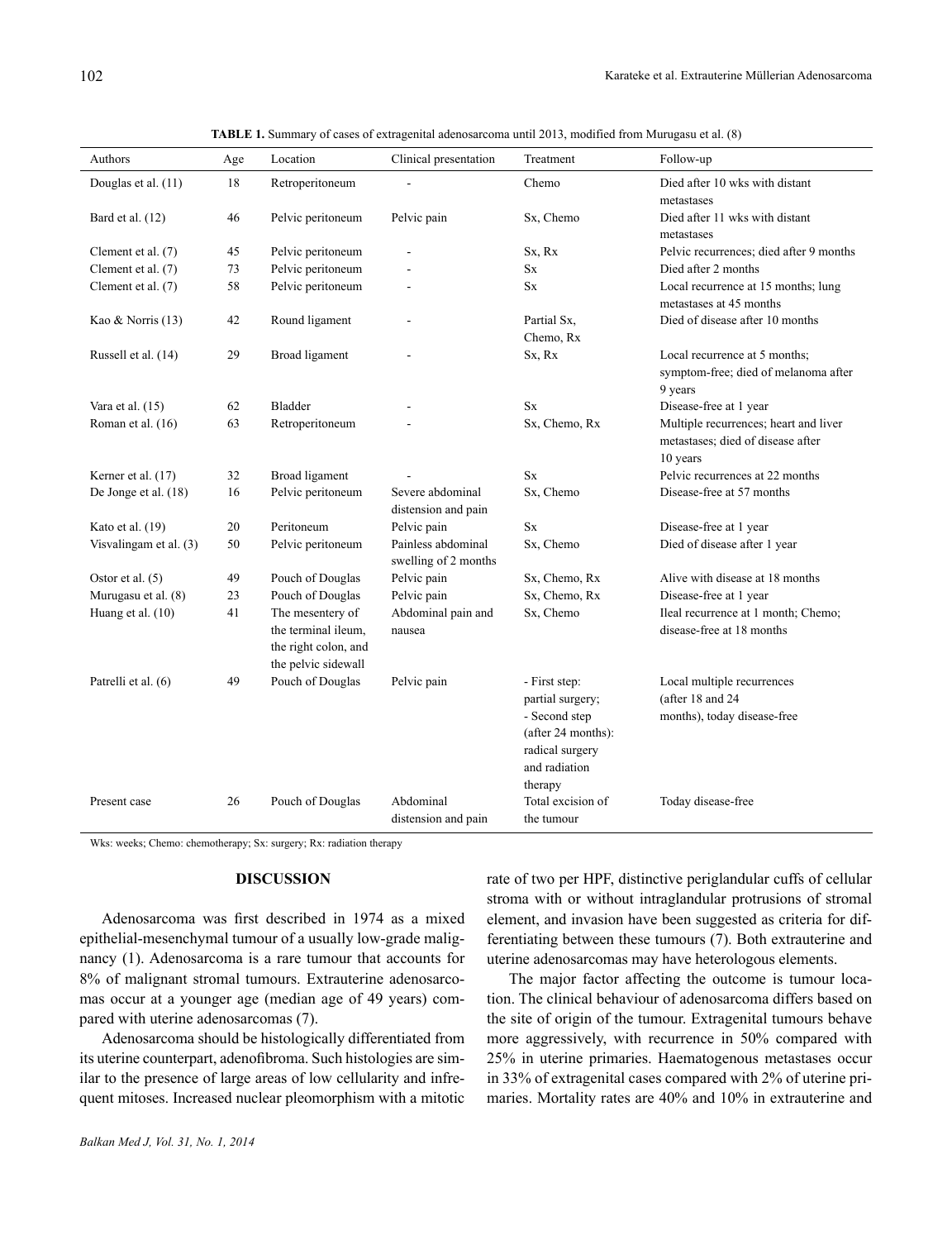uterine adenosarcomas, respectively (8-10). The reasons for the poorer prognosis of extragenital adenosarcoma have not been explored yet. Possible reasons are increased risk of local complications at extragenital sites such as bowel obstruction, increased size of tumours at presentation, and difficulty of providing complete surgical clearance in comparison with uterine primaries (8).

In addition, the degree of myometrial invasion and sarcomatous overgrowth (as defined by pure sarcoma without epithelial elements occupying at least 25% of the tumour) are the other negative prognostic factors (6, 8).

By contrast, associated endometriosis is a favourable prognostic factor in adenosarcoma patients (6). In their review, Huang et al. (10) suggested that the presence of endometriosis might confer a better prognosis in patients with extragenital adenosarcoma. Extragenital adenosarcoma may develop from malignant transformation of endometriosis or originate from multipotential pelvic mesothelial cells (7). In our case, even though foci of endometriosis were not identified before and during the surgery, areas of endometriosis were present on the pathology specimen. While endometrioid adenosarcoma is the second most common histotype among endometriotic lesions, it may not be a coincidence of endometriosis and the tumour in our case.

Some suggest that the therapeutic cornerstone is still radical surgery. A surgical approach similar to that used for the corresponding disease stages of endometrial carcinoma is recommended (14). However, there is no clear consensus about the type of surgery. In English literature, there are only four cases of extragenital adenosarcoma with a pouch of Douglas location. Local excision of tumour was performed in one case. After the 24-month follow-up of this pouch of Douglas-located case, local multiple recurrences were detected and radical surgery performed. Surgical treatment was supplemented by radiation therapy (6) (Table 1). In our case, because the patient was 26, wished to preserve her fertility, and intraoperative frozen section diagnosis was low-grade adenosarcoma, we performed simple excision of the mass.

Some cases with uterine sarcoma respond to doxorubicinbased chemotherapy. Also, Huang et al. (10) observed a clinical response to doxorubicin chemotherapy in their patient and recommend the use of doxorubicin in all patients, especially those with extragenital adenosarcoma with sarcomatous overgrowth, due to the high risk of recurrence and death. Because of the diagnosis of low-grade adenosarcoma without sarcomatous overgrowth, we did not use chemotherapy for our patient. The interesting feature of this case is the fact that extrauterine adenosarcomas may be confused with ovarian malignancy on clinical and radiological examination.

There is no clear recommendation for treatment of extragenital adenosarcomas. Although disease recurrence occurs in

over half of patients, no recurrence was seen in our patient. The presence of endometriosis and the absence of sarcomatous overgrowth might influence prognosis as favourable factors. However, long-term follow-up is needed. Because adenosarcoma may be seen in patients who wish to preserve their fertility, fertility-sparing surgery can be considered, especially if there is no sarcomatous overgrowth or spread to adjacent tissues.

**Ethics Committee Approval:** Ethics committee approval was received for this report.

**Informed Consent:** Written informed consent was obtained from patients who participated in this study.

**Peer-review:** Externally peer-reviewed.

**Author contributions:** Concept – A.K., İ.K.; Design – İ.K.; Supervision – A.K.; Resource – A.K., R.B.; Materials – R.B.; Data Collection&/or Processing – İ.K., A.K.; Analysis&/or Interpretation – A.K., İ.K.; Literature Search – İ.K.; Writing – İ.K., A.K.; Critical Reviews – A.K.

**Conflict of Interest:** No conflict of interest was declared by the authors.

**Financial Disclosure:** The authors declared that this study received no financial support.

## **REFERENCES**

- 1. Clement PB, Scully RE. Müllerian adenosarcoma of the uterus. A clinicopathologic analysis of ten cases of a distinctive type of Müllerian mixed tumor. *Cancer* [1974;34:1138-49.](http://dx.doi.org/10.1002/1097-0142%28197410%2934:4%3C1138::AID-CNCR2820340425%3E3.0.CO%3B2-9) **[CrossRef]**
- 2. Inoue M, Fukuda H, Tanizawa O. Adenosarcomas originating from sites other than uterine endometrium. *Int J Gynaecol Obstet* 1995;48: 299-306. **[\[CrossRef\]](http://dx.doi.org/10.1016/0020-7292%2894%2902267-3)**
- 3. Visvalingam S, Jaworski R, Blumenthal N, Chan F. Primary peritoneal mesodermal adenosarcoma: report of a case and review of the literature. *Gynecol Oncol* [2001;81:500-5.](http://dx.doi.org/10.1006/gyno.2001.6165) **[CrossRef]**
- 4. Toyoshima M, Akahira J, Moriya T, Hayakawa S, Yaegashi N. Primary vaginal adenosarcoma with sarcomatous overgrowth. *Gynecol Oncol* [2004;95:759-61.](http://dx.doi.org/10.1016/j.ygyno.2004.08.004) **[CrossRef]**
- 5. Ostör AG, Nirenberg A, Ashdown ML, Murphy DJ. Extragenital adenosarcoma arising in the pouch of Douglas. Gynecol Oncol 1994;53:373-5. **[\[CrossRef\]](http://dx.doi.org/10.1006/gyno.1994.1151)**
- 6. Patrelli TS, Silini EM, Gizzo S, Berretta R, Franchi L, Thai E, et al. Extragenital Müllerian adenosarcoma with pouch of Douglas location. *BMC Cancer* 2011;15;11:171.
- 7. Clement PB, Scully RE. Extra uterine mesodermal (müllerian) adenosarcoma:a clinicopathologic analysis of five cases. *Am J Clin Pathol* 1978;69:276-83.
- 8. Murugasu A, Miller J, Proietto A, Millar E. Extragenital Mullerian adenosarcoma with sarcomatous overgrowth arising in an endometriotic cyst in the pouch of Douglas. *Int J Gynecol Cancer* [2003;13:371-5.](http://dx.doi.org/10.1046/j.1525-1438.2003.13187.x) **[CrossRef]**
- 9. Chang HY, Changchien CC, Chen HH, Lin H, Huang CC. Extrauterine Mullerian adenosarcoma associated with endometriosis and rectal villotubular adenoma: report of a case and review of the literature. *Int J Gynecol Cancer* [2005;15:361-5.](http://dx.doi.org/10.1111/j.1525-1438.2005.15230.x) **[CrossRef]**
- 10. Huang GS, Arend RC, Sakaris A, Hebert TM, Goldberg GL. Extragenital adenosarcoma:A case report, review of the literature, and management discussion. *Gynecol Oncol* [2009;115:472-5.](http://dx.doi.org/10.1016/j.ygyno.2009.07.033) **[CrossRef]**